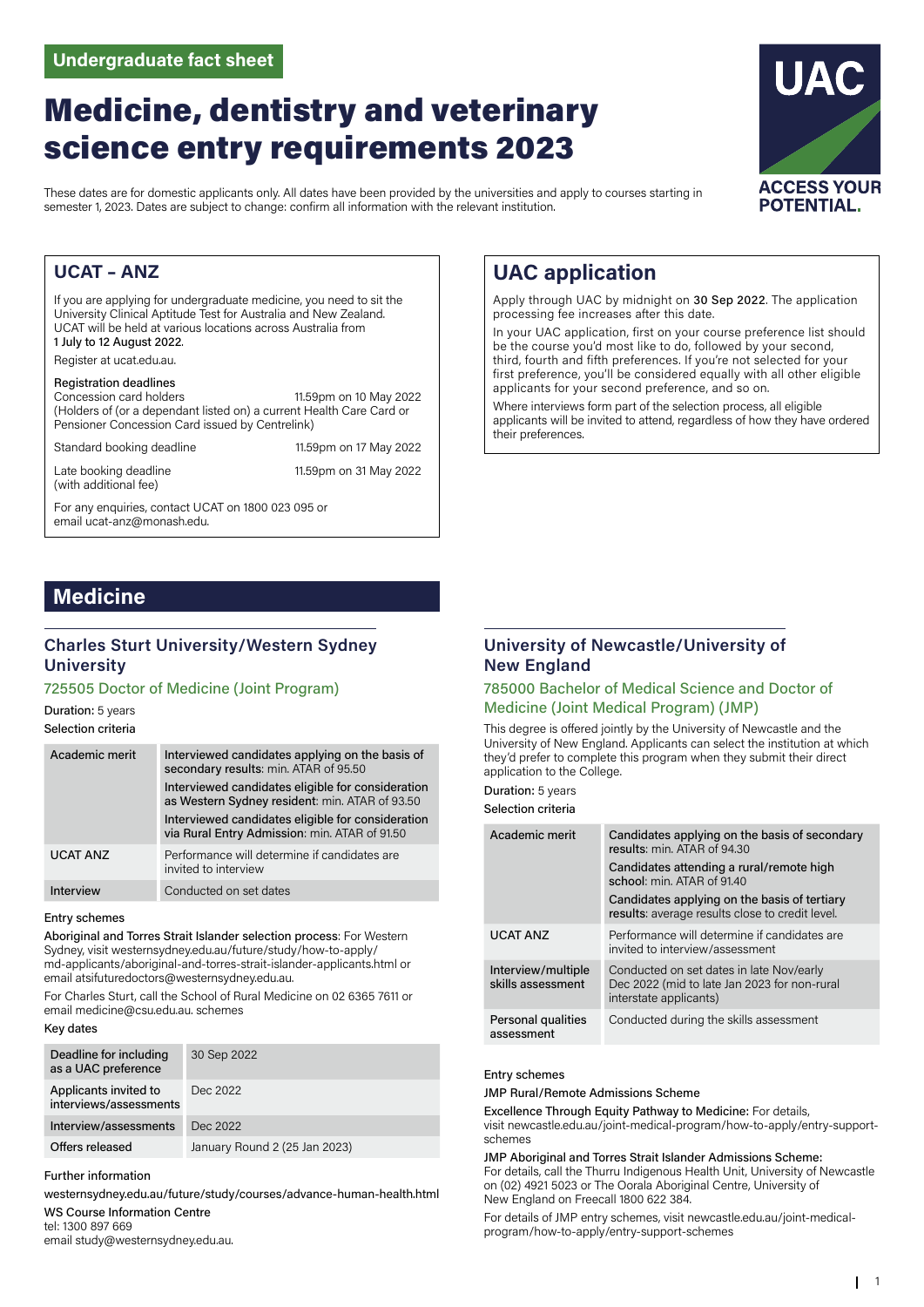Key dates

| Deadline for including<br>as a UAC preference       | Aboriginal and Torres Strait Islander<br>applicants: 31 Oct 2022<br>All other applicants: 1 Dec 2022                                                                                                                                                |
|-----------------------------------------------------|-----------------------------------------------------------------------------------------------------------------------------------------------------------------------------------------------------------------------------------------------------|
| Deadline for direct<br>application to Faculty       | 30 Sep 2022<br>(applications will be available in August on the<br>university websites)                                                                                                                                                             |
| Applicants invited<br>to interviews/<br>assessments | Late Oct 2022                                                                                                                                                                                                                                       |
| Interviews/<br>assessments                          | Aboriginal and Torres Strait Islander applicant<br>pre-admission activities (Miroma Bunbilla<br>Program): early Dec 2022<br>NSW, ACT, Qld and all rural applicants:<br>late Nov to early Dec 2022<br>Interstate non-rural applicants: late Jan 2023 |
|                                                     |                                                                                                                                                                                                                                                     |
| Offers released                                     | Aboriginal and Torres Strait Islander<br>applicants: Dec Round 2 (22 Dec 2022)                                                                                                                                                                      |
|                                                     | NSW, ACT, Qld and all rural applicants:<br>January Round 1 (12 Jan 2023)                                                                                                                                                                            |
|                                                     | Interstate non-rural applicants:<br>February Round 1 (9 Feb 2023)                                                                                                                                                                                   |

#### Further information

University of Newcastle tel: (02) 4921 5000 enquire online: newcastle.edu.au/askuon email: jmpadmissions@newcastle.edu.au website: newcastle.edu.au/jmp

# University of New England

tel: (02) 6773 2000 enquire online: une.edu.au/AskUNE email: jmpadmissions@une.edu.au website: une.edu.au/jmp

### **University of Sydney**

#### 513715 Bachelor of Arts/Doctor of Medicine 513720 Bachelor of Science/Doctor of Medicine

Double Degree Medicine is a prescribed undergraduate degree followed by the four-year Doctor of Medicine. Up to 30 domestic and 10 international places may be made available. In order to progress to the Doctor of Medicine, you need to meet all progression requirements during your first degree studies, as specified under the course rules. Applicants for the Bachelor of Science/Doctor of Medicine have the option of choosing the Medical Science stream when they enrol.

Duration: 7 years

#### Selection criteria

| Academic merit | Predicted min. ATAR: 99.95                                                                                                                                  |  |
|----------------|-------------------------------------------------------------------------------------------------------------------------------------------------------------|--|
|                | Prerequisite: Mathematics Advanced (Band 4) or<br>Mathematics Extension 1 (Band E3) or Mathematics<br>Extension 2 (Band E3).                                |  |
| Assessment     | Includes a written assessment and panel discussion.<br>Eligible candidates must attend the first assessment<br>day after the release of their ATAR results. |  |

You are only eligible for admission in the first available course intake following receipt of your final results. If your results are not available in time to be considered for the 2023 assessment days, you may be eligible to apply for the 2024 intake. Assessment dates are not negotiable and eligible Year 12 candidates must attend the first assessment day after the release of their ATAR results.

#### Entry schemes

Gadigal Program (for Aboriginal and Torres Strait Islander applicants): sydney.edu.au/study/how-to-apply/undergraduate/admission-pathways.html Early Offer Year 12 (E12) Scheme (for Year 12 students experiencing financial hardship and Year 12 regional students): sydney.edu.au/study/how-to-apply/ undergraduate/admission-pathways/early-offer-year-12-scheme.html

#### Key dates: all dates TBC

| Deadline for including<br>as a UAC preference   | NSW and ACT applicants: Dec 2022<br>$IB +$ interstate applicants: Jan 2023                                                                                     |
|-------------------------------------------------|----------------------------------------------------------------------------------------------------------------------------------------------------------------|
| Deadline for direct<br>application to Faculty   | Not required for UAC applicants                                                                                                                                |
| Applicants invited to<br>interviews/assessments | Assessment Day 1: Dec 2022 (after NSW and<br><b>ACT ATARs released)</b><br>Assessment Day 2: Jan 2023 (after IB, other<br>interstate, and NZ results released) |
| Interviews/assessments                          | $NSW + ACT$ applicants: Dec 2022<br>IB + interstate applicants: Jan 2023<br>Assessment day dates are fixed and are not<br>negotiable                           |
| Offers released                                 | December Round 2 and January Round 2                                                                                                                           |

#### Further information

#### Bachelor of Arts/Doctor of Medicine

sydney.edu.au/courses/courses/uc/ bachelor-of-arts-and-doctor-of-medicine.html

#### Bachelor of Science/Doctor of Medicine

sydney.edu.au/courses/courses/uc/bachelor-of-science-and-doctor-ofmedicine.html

### **UNSW Sydney**

### 428000 B Medical Studies/Doctor of Medicine 428000 B Arts/B Medical Studies/Doctor of Medicine

In these programs, you'll start your medical studies in first year.

Duration: 6 years / 8 years with B Arts

Selection criteria

| Academic merit                      | Candidates applying on the basis of secondary<br>results: min. ATAR of 96.00<br>Candidates eligible for consideration via Rural<br>Students Entry Scheme: min. ATAR of 91.00                                                                                                                                                                              |
|-------------------------------------|-----------------------------------------------------------------------------------------------------------------------------------------------------------------------------------------------------------------------------------------------------------------------------------------------------------------------------------------------------------|
| <b>UCAT ANZ</b>                     | Mandatory                                                                                                                                                                                                                                                                                                                                                 |
| <b>UNSW Medicine</b><br>application | Used to set the context of the candidate's interview<br>but not used in identifying candidates for interview.<br>Includes questions on why applicants want to<br>study medicine at UNSW, details of their relevant<br>personal qualities and skills, their non-academic<br>interests and activities, and a brief description of<br>their life experience. |
| Interview                           | Selection for interviews is based on ATAR results<br>(NSW/ACT applicants)<br>Approximately 500 applicants will be interviewed<br>on set dates.                                                                                                                                                                                                            |

#### Entry schemes

Rural Students Entry Scheme: Applications close 30 Sep 2022. For information, call the Rural Clinical School (Sydney campus) on (02) 6580 7555 or visit the UNSW website.

Indigenous Entry into Medicine Scheme: Includes a pre-medicine preparation program and a support program run through UNSW Medicine and Nura Gili, UNSW's Centre for Indigenous Programs. For further information, call (02) 9385 3805 or email asknuragili@unsw.edu.au.

Gateway Entry Scheme: Visit the UNSW website for eligibility criteria and application details.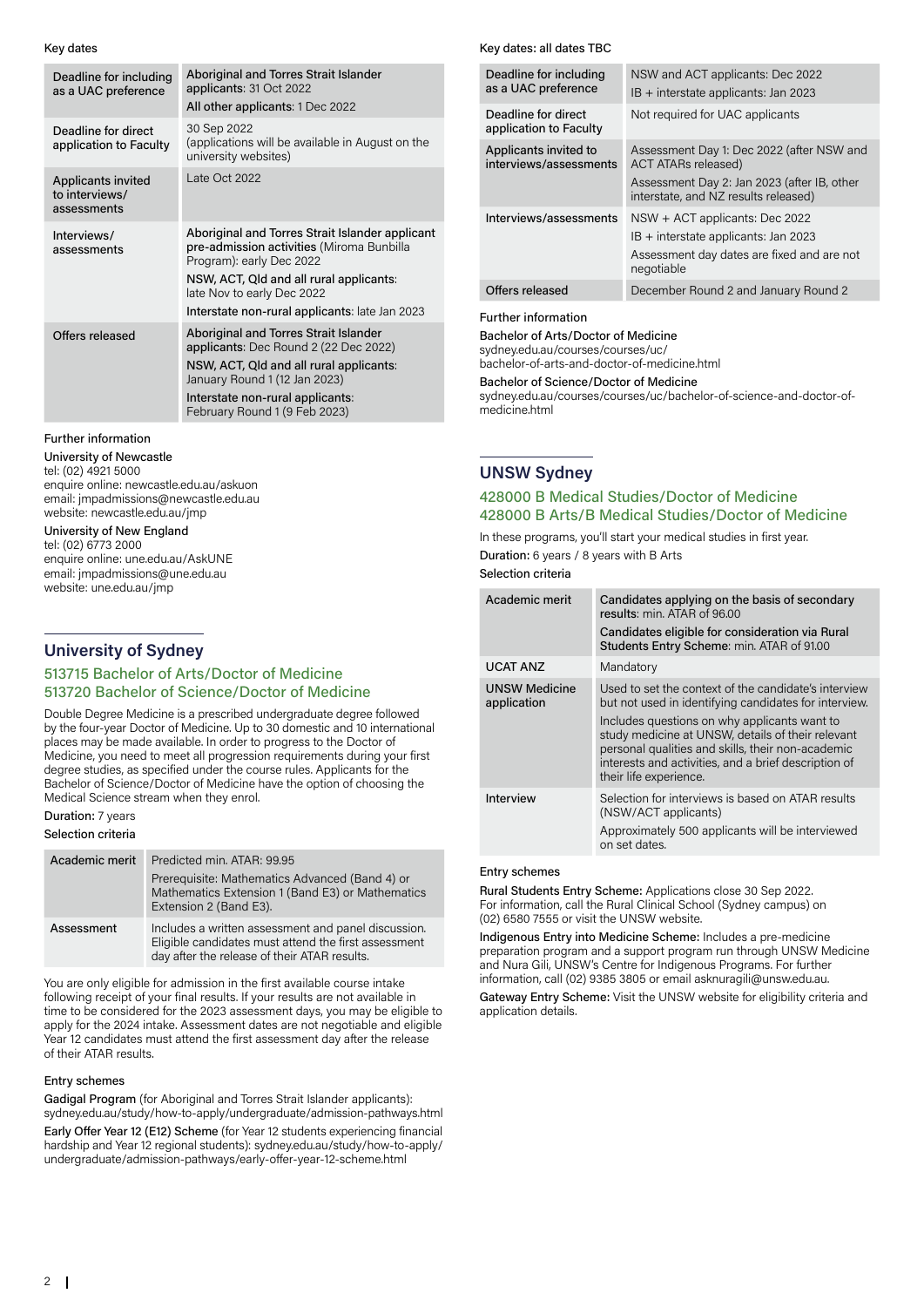Key dates

| Deadline for including<br>as a UAC preference | 5 Jan 2023                                                                                      |
|-----------------------------------------------|-------------------------------------------------------------------------------------------------|
| Deadline for direct<br>application to Faculty | 30 Sep 2022<br>apply.med.unsw.edu.au                                                            |
| Applicants invited to<br>interviews           | Mid-Dec 2022 (date to be confirmed)                                                             |
| <b>Interviews</b>                             | NSW + ACT applicants: Dec 2022 (date to be<br>confirmed)                                        |
|                                               | $IB +$ interstate applicants: Jan 2023 (date to<br>be confirmed)                                |
| Offers released                               | January Round 1 (12 Jan 2023)<br>January Round 2 (25 Jan 2023)<br>February Round 1 (9 Feb 2023) |

#### Further information

med.unsw.edu.au/study-us/undergraduate/bachelor-degrees/bachelormedical-studiesdoctor-medicine/how-apply

# **Pathways to graduate medical programs**

You can apply for these programs straight from school. They are designed as pathways to the Doctor of Medicine.

Australian National University: Bachelor of Health Science

Griffith University (Gold Coast campus): Bachelor of Medical Science (apply via QTAC)

Macquarie University: Bachelor of Clinical Science University of Wollongong: Bachelor of Pre-Medicine, Science and Health

# **Dentistry**

# **Charles Sturt University**

#### 214738 Bachelor of Dental Science

#### Duration: 5 years Selection criteria

| Academic merit  | ATAR/GPA may be used to rank applicants with<br>identical UCAT scores.                                                                                                                                                                                                                                                                                                                         |
|-----------------|------------------------------------------------------------------------------------------------------------------------------------------------------------------------------------------------------------------------------------------------------------------------------------------------------------------------------------------------------------------------------------------------|
| <b>UCAT ANZ</b> | Performance will determine if applicants are invited<br>to interview.                                                                                                                                                                                                                                                                                                                          |
| Interview       | The interview will be a panel interview and<br>provides applicants the opportunity to demonstrate<br>their communication skills and to further explore<br>their motivation for undertaking a career in<br>dentistry and their commitment to rural and<br>regional dental practice. Each applicant's problem<br>solving, decision making and spatial awareness<br>skills will also be assessed. |

#### Entry schemes

Indigenous applicants or applicants with a significant rural background: Each year at least 50% of places are set aside for applicants who are Indigenous or have a significant rural background. Applicants who wish to apply for one of these places will need to submit an additional form which details their eligibility for this pathway. Applications close 30 Sep 2022.

#### Key dates

| Deadline for including<br>as a UAC preference   | 30 Sep 2022<br>(applications open 7 June 2022) |
|-------------------------------------------------|------------------------------------------------|
| Applicants invited to<br>interviews/assessments | last week of Oct 2022                          |
| Interviews/assessments                          | late Nov 2022                                  |
| Offers released                                 | TBC.                                           |

Further information

csu.edu.au/courses/dental-science.

# **University of Sydney**

### 513705 Bachelor of Science/Doctor of Dental Medicine

Double Degree Dentistry allows you to complete undergraduate studies in science before commencing the Doctor of Dental Medicine. In order to progress to the Doctor of Dental Medicine degree, all progression requirements specified in the Faculty Handbook must be met.

# Duration: 7 years

| Selection criteria |  |  |
|--------------------|--|--|
|                    |  |  |

| Academic merit | Predicted min. ATAR: 99.60<br>Prerequisite: Mathematics Advanced (Band 4) or<br>Mathematics Extension 1 (Band E3) or Mathematics<br>Extension 2 (Band E3)                                                                                                                                           |
|----------------|-----------------------------------------------------------------------------------------------------------------------------------------------------------------------------------------------------------------------------------------------------------------------------------------------------|
| Interview      | Includes a written assessment and panel<br>discussion.<br>Early Offer Year 12 (E12) Scheme applicants will be<br>notified of the interview date after release of ATARs<br>in December 2022.<br>Eligible candidates must attend the first assessment<br>day after the release of their ATAR results. |

You are only eligible for admission in the first available course intake following receipt of final results. If your results are not available in time to be considered for the 2023 intake, you may be eligible to apply for the 2024 intake.

#### Entry schemes

Gadigal Program (for Aboriginal and Torres Strait Islander applicants): sydney.edu.au/study/how-to-apply/undergraduate/admission-pathways.html

Early Offer Year 12 (E12) Scheme (for financial hardship and regional students): sydney.edu.au/study/how-to-apply/undergraduate/admissionpathways/early-offer-year-12-scheme.html.

Key dates: all dates TBC

| Deadline for including<br>as a UAC preference   | NSW and ACT applicants: Dec 2022<br>$IB +$ interstate applicants: Jan 2023          |
|-------------------------------------------------|-------------------------------------------------------------------------------------|
| Deadline for direct<br>application to Faculty   | Not required for UAC applicants                                                     |
| Applicants invited to<br>interviews/assessments | Assessment Day 1: Dec 2022 (after NSW and<br><b>ACT ATARs released)</b>             |
|                                                 | Assessment Day 2: Jan 2023 (after IB, other<br>interstate, and NZ results released) |
| Interviews/assessments                          | $NSW + ACT$ applicants: Dec 2022<br>IB + interstate applicants: Jan 2023            |
|                                                 | Assessment day dates are fixed and are not<br>negotiable                            |
| Offers released                                 | December Round 2 and January Round 2                                                |

#### Further information

sydney.edu.au/courses/courses/uc/bachelor-of-science-and-doctor-ofdental-medicine.html